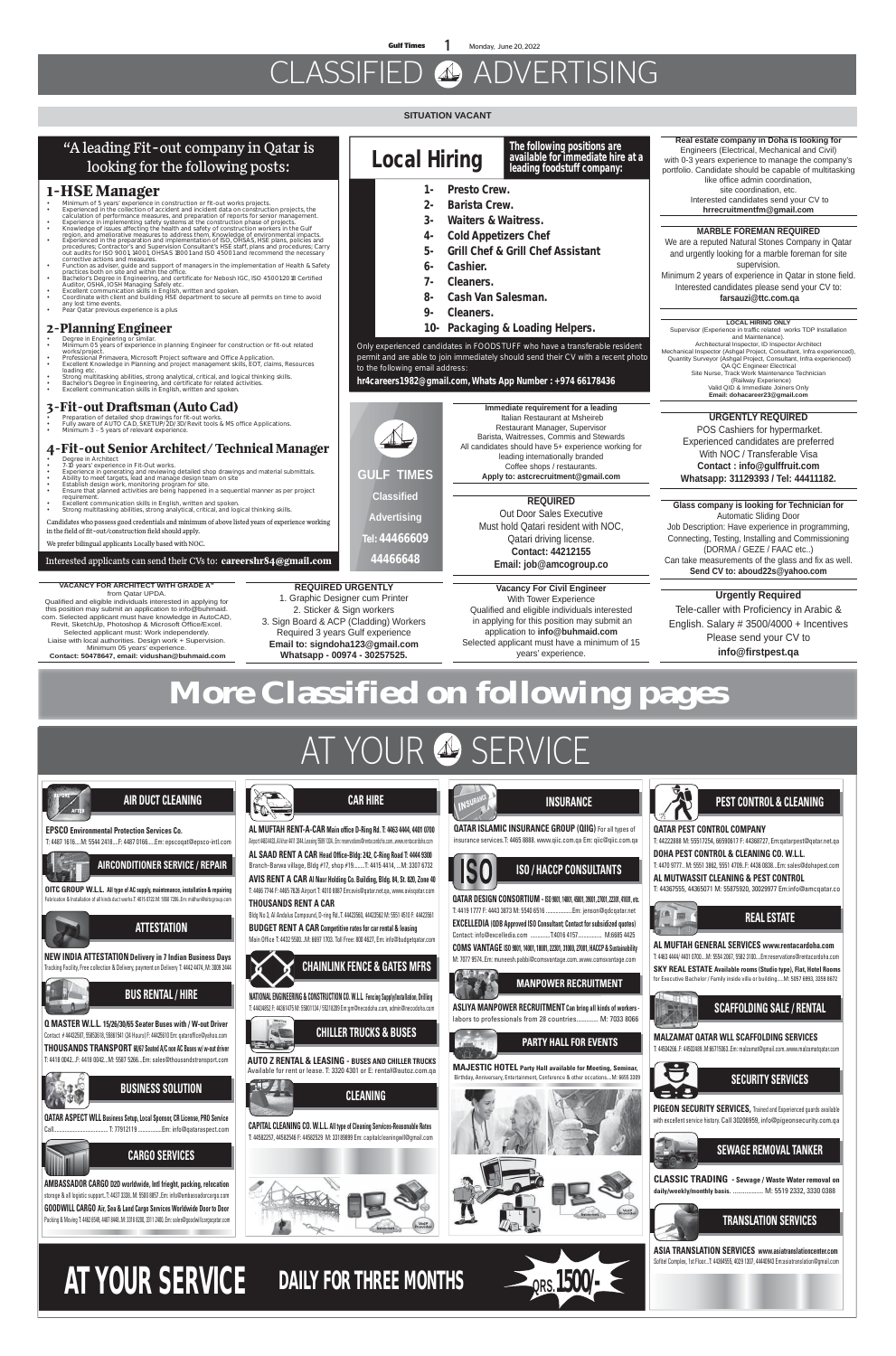# CLASSIFIED ADVERTISING

### **FOR RENT**

#### **SITUATION WANTED**

GULF TIMES **CLASSIFIED ADVERTISEMENT Corrections or amendments of text, change of size or cancellation of an ad once booked should be done, before 12:00 Noon**

**FOR RENT.** F/F or Semi furnished. 2 bedrooms flats + hall + mailis + 2 bathrooms + kitchen. 3 bedrooms flats + hall + majlis + 2 bathrooms + kitchen. 4 bedrooms flats + hall + majlis + 3 bathrooms + kitchen. Direct from owner. Contact: 66727952, 50348186.

**SHOP FOR RENT.** Shop space available in Prime location of Bin Omran area. Attractive & Nice front views & car parking available. Suitable for Trading, Travels, Spare parts, Mobile shop, Cafeteria, etc.. Rent 8,000 QR (including Hi-speed Internet, Wifi, Landline, Electricity, CCTV Coverage). (No Commission). Please call: 33598672, 50576993.

**Brand New Office Showroom for Rent -** Birkat Al Awamer - Direct From the owner. No commission. Office 2, Showrooms 2, Warehouses 2, Labor Rooms 12. Municipality + Civil Defence approved. Rent: 350,000 QAR/Month.

### **Call:- 70148321**

**SERVICES**

**Female cleaners available** for monthly basis More details contact **Info@mosaicdoha.com**

**2 BEDROOM,1 BATHROOM,** 1 Hall,1 kitchen & Balcony. Luqtha Near Souq, Al ali, Rent QR-3750/-, 1 Big Studio,1 Bathroom,1 Kichen, Ground Floor. Luqtha Rent QR-2250/-, 3 Bedroom,3 Bathroom,1 Hall,1 kitchen. Mundasa Near Almeera, Rent QR-6000/-. Contact Mobile 55664292.

### **TO LET**

### **BRAND NEW AND LUXURIOUS 2 BEDROOM + MAID & STUDIO FLAT**

**WITH MARINA VIEW FOR RENT DOHA, THE PEARL, VIVA BAHRIYAH MONTHLY RENT 2BHK QRS. 18,000/- (NEGOTIABLE). STUDIO MONTHLY RENT QRS. 15,000/- (NEGOTIABLE).**

#### **PROPERTY DETAILS: FOR 2BHK - 2 MASTER BEDROOM - 4 BATHROOMS**

**- LIVING AND DINING AREA - MODERN AND FULLY EQUIPPED KITCHEN - MAID'S ROOM**

**- 3 BALCONIES**

#### **- UTILITIES EXCLUDED**

**AMENITIES: - GYMNASIUM - OUTDOOR SWIMMING POOL - KIDS PLAY AREA - STEAM ROOM AND JACUZZI**

**- RESTAURANTS AND COFFEE SHOPS**

**FOR MORE INFORMATION Email: ashfaq.you@gmail.com**  *only interest owners contact us. We are here for you…….*

#### **ACCOMMODATION AVAILABLE**

**INDEPENDENT SPACIOUS 1BHK VILLA** apartment available at Mamoura. Rent Qr. 2,800/- including ele & water. Interested please call: 30657907.

#### **SENIOR QUANTITY SURVEYOR / COMMERCIAL MANAGER,** MSC & BSC (HONS):

Sri lankan, Having 10 years experience including 9 years of Gulf experience (Qatar- 4 & UAE-5) in Building Construction. Able to work in both pre-contract & post-contract for the position of Quantity Surveyor, Commercial Manager, Estimator, Cost Consultant. Transferable Visa with NOC. Can join immediately. **Please contact: 30728813, email: sihanal@gmail.com**

### **CHARTERED FINANCIAL ANALYST,**

 USA qualified financial analyst with over 12 years of experience in Risk Management, Financial Analysis & Modeling, Portfolio Management and Wealth Management roles in Singapore and Sri Lanka. Suitable position wanted. **Call: 50350754, email: surangasa@gmail.com**

**CFO, Finance Manager, Controller - Indian Male,** MBA Finance, Pursuing CMA (US), 18+ Years GCC experience, 6 Years in Qatar. Accounting, IFRS, Bank Financing, Budgets, Forecasting, Cashflow, Financial Planning, IT & ERP Systems, Costings, Internal Controls, Credit Controls, Dhareeba, Tax, Labor Law, Supplier

negotiations. Ready to Join with NOC.

**Contact: +974-77117646, email: mfhu99@gmail.com**

**Supply Chain / Logistics Coordinator**

(11 years)09 years in Doha with experience of ASGHAL, Central Committee, Hamad Port and Qatar Rail Projects. -30years old-Trilingual- Import/Export Customs Clearance-Fleet&Inventory Management (Managed 350 HD Drivers& 150 Fleet) in Ready-mix -Payroll Accounting-ISO Standard-ERP-SAP-Oracle-MS Office- Quick Learner.

 Ready to join immediately with NOC & Driving License. **Contact: 66218600, email: athil.subair@gmail.com**

**Procurement Specialist**

With 14 years experience in local and international procurement, sourcing, negotiation, contracts, vendor mgt. supply chain, import-export procedures, expediting, shipping and order processing etc. NOC & DL available. **Email - rahmanmsrb@gmail.com, Mobile - 30085238.**

**AUTOCAD DRAUGHTSMAN,** Indian,18years Qatar experience Civil Engineering AutoCad Draughtsman looking for suitable job. Well versed in Civil, Architectural , Structural and MEP. design, drafting and preparation of Shop drawing and Final As-built submission, etc.. Transferrable visa available, Available to join immediately. Contact: 30453098, email: sajantrappai@gmail.com

**SENIOR PLANNER/MANAGER BE,** MBA (PM), PMP, UPDA (A), 19 years planning experience in Middle East overall 25 years, Civil /MEP, Infra,Primavera, MSOffice, EOT claims. Available immediately on Secondment / Transferable Visa. Contact Mob: 31120600, email: secondmentplanner01@ gmail.com

**MECHANICAL ENGINEER** (B.Tech) with 9+ years of experience in large scale MEP projects in Qatar. Available to join immediately with transferable visa (RP). Hands on experience in MEP design, HVAC site execution, technical documentation, inspection, project handling, submittals, T&C, Project closeout & QCDD handover works. Familiar with QCS codes and standards and good experience with reputed clients in Qatar. Mob/WhatsApp: 50288722, Email: jabiralukkal@outlook.com

**TECHINCAL ENGINEER: UPDA (CIVIL), PMP** – Indian male 10+years of Qatar/GCC Proven Experience in Residential ,Commercial & High Rise hotel project. Specialized in all Procurement, Site/consultant Coordination, QS-Tendering, and Shop Drawings. Proficiency in AutoCAD, Excel, CCS candy. Have valid Qatar Driving License. Ready to join immediately. Contact me via: noufalpulikkal@gmail.com, Mob: 31099164.

- **QC INSPECTOR WELDING/MECHANICAL.** Having 11 years of GCC experience in Oil & Gas field,Petro Chemical,Cooling Plant and High Rise Buildings. Experienced in MEP also(No UPDA). Holding CSWIP 3.1, AWS, ASNT Level 2 and Valid Qatar Driving License. Ready to join immediately with transferable NOC. Contact: 66199548, email: rahulsankaran88@gmail.com
- **ACCOUNTANT INDIAN MALE:** B.com Finance 3.4 years experience, can handle all accounts up to finalization, banking, audit, good in ERP, transferable QID. Contact: 74067646, email: arshadekc@gmail.com

**ACCOUNTS EXECUTIVE:** Indian Female, M.Com graduate with 5.5 years' experience working in diverse financial/ operation positions with multiple companies. Experience in Tally Entries, Reconciliation - Bank, Cashbook, Salary Payable and Payment, Clients Invoice, Suppliers Invoice, Prepare Financial statement & Budget, Payroll and Filing. Under Husband Sponsorship. Ready to join immediately. Contact: +974-66727065, email: elsavarghese006@gmail. com

**CIVIL ENGINEER - INDIAN** with MMUP/UPDA certification. Having 8+ years of experience in different Engineering Field, Specialized in Fit out Projects. Transferable visa available. Looking for suitable opportunities. Contact: +974-30511015, email: alameenikbal@gmail.com

**FILIPINA 13 YEARS EXPERIENCE AS** DC, Administration and Events Coordinator. Experience in Oil and Gas for clients Shell and Rasgas and various huge projects in Doha such as Doha Metro, Powerplant. With knowledge in Aconex and various EDMS system. With Valid Driving License and Transferable Visa. Can join immediately. You can contact at 33812081 or email me at verna.m@outlook.com

**SENIOR ACCOUNTANT / ACCOUNTANT.** Chartered Accountant Finalist, Bcom (Hons), AATSL, Srilanka Professional Accountant Having 13 Years of Experience (10 years Doha). Expert in Accounting/ Finance/Auditing/ Reporting / Cash flows/ Budgeting / Fund Management /AP/ AR/GL,ETC. Knowledge in Excels & ERP Software's. Having Valid Qatar Driving License & Transferable Visa with NOC. Contact: 70751331, email: jawadamn@gmil.com

**ELECTRICAL/ELV ENGINEER:** 7 years of work experience in the Middle East,Having experience in High rise Buildings, Hotel,Residential,Stadium,Hospital, Mall & villa projects. Good knowledge in Installation , Testing & Commissioning, Holding transferable work visa with NOC, Available to join immediately. Contact: 33615298, E-mail: mdgayassabri@ gmail.com

**MECHANICAL ENGINEER,** ready to join immediately, total 10 years experience( 6 years in Gulf & 4 years in India) experience in FEED, detail engineering, construction, commissioning and maintenance works in oil & gas EPC projects (Piping, Structure & Equipments). Skilled in industrial specifications, PDMS & Primavera. Valid QID and UAE driving license. Contact: 33141789 & anisrahmania@ gmail.com

**ADMINISTRATOR / BUSINESS ASSOCIATE:** Indian Female, MBA in Finance and HR having more than 2 years of experience. Valid visa with NOC. Ready to join immediately. Contact: 50542208, Email: ranupama06@gmail.com

**ENVIRONMENTAL SUPERVISOR** for Waste Management or onshore company. BSc. Environmental science, NEBOSH diploma in environmental mgt. NEBOSH (IGC, PSM, I&G CERT.). Contact: 70289010, email: bolaeniafe@yahoo.com **QUANTITY SURVEYOR** BSc (Hons) Sri Lankan male having 7+ years experience in QATAR. Experienced in Building and Infrastructure works. Expertised in Client and subcontractor payment, Variation, Value Engineering, Claims and other commercial dealings. Skills: AutoCAD , MS office, Planswift, SAP and other Oracles. Ready to join immediately. Contact: +974 55913681, Email: qsqatar7y@ gmail.com

**HVAC DESIGN DRAFTSMAN.** Sri lankan male. 9 years experience in GCC. Excellent knowledge in HVAC DWGS, indoor unit selection,Samsung VRF System DWGS, and Marble DWGS,3D modeling and Auto cad, 3DS max ,Revit, Sketch up, lumion, Illustrator, Photoshop ready to joint immediately. QID available. Contact: 77252867, Email: ju.haflal@gmail.com

**HSE OFFICER JOB.** Seeking for a reputable company to work with, have NEBOSH IGC 1,2 and 3, IOSH and Lifting supervisor certificates, Fire fighting training certificate, first aid training certificate and other safety related certificates. Have 8 years GCC experience in security and safety department. Have transferable visa and ready to join immediately. Contact: 66016913, email: neddie2017@

gmail.com

- **ARCHITECTURAL DRAUGHTSMAN -** Overall 7 years Gulf experience. Through knowledge in preparation of design drawings& shop drawings As-built drawings MEP drawings. Valid QID & NOC available with immediate joining. Contact: 66556985, email: jafarpa07@gmail.com
- **ELECTRICAL DRAUGHTSMAN -** Indian male looking for job opportunities with 7 year experience in MEP & ELV (including, Air Base Project, residential high rise buildings Shopdrawing and Asbulit). Transferable visa with NOC & can join immediately. Contact: 33309006, Email: ashifabdulkareem1@gmail.com

**REVIT ARCHITECTURAL, MECHANICAL** & AutoCad Draftsman. With Gulf 5 years experience in drafting Of CIVIL & MEP having good knowledge in preparing shop & As-built drawing and section,elevation etc. Well versed in computer skills Interested to work any drafting field. I have QID (RP) ready to join immediately. Contact: 70422165, email: rujayma1995@gmail.com

**PROJECT MANAGER/ SR CM-INDIAN** -(UPDA certified in Grade A) with 24 years' GCC experience. Can join immediately based in Doha. Seeking assignments in Project Management & fit out with high end finishes. Handled wide range of projects including high-rise towers, Al Rayyan stadium facade,executive villas, shopping Malls, Hotels, Residential apartments. Holding a Valid driving license & QID valid till Oct 2022. NOC Available. Contact: 55708492, email: arv63259@gmail.com

**PROCUREMENT COORDINATOR/ADMIN. OFFICER.** 20 yrs solid experience in administrative jobs. 12 yrs solid experience in customer service. 9 yrs solid experience in cash management. 3 yrs solid experience in procurement. Mobile no.: 66926344, Email add: caps.kath@gmail.com

**JUNIOR QUANTITY SURVEYOR -** Srilankan Male with 4 years Experience in Quantity-take-off,Variation,BOQpreparation, contract administration and all commercial duties. I can work any Position in Construction industry. Fluvant-in-Autocad, Ms-Excel & updated computer technologies. Joint-immediately. Transferable Visa-with-NOC. Contact: 70587683, Email: 28shakiras@gmail.com

**JUNIOR - ACOUNTANT, SRILANKAN-MALE.** MAAT&CA (Executive-level) Qualified With-4-Years Experience in Accounting Experience in Accounts-Receivable, Accountspayable, payroll&general ledger,bank-reconciliation, pettycash,Preparation of final Accounts, etc. Familiar in QuickBooks and Tally&ERP 9. Immediate joining. Transferable Visa with-NOC. Contact Number 70587687, E-mail: mohemedilham3@gmail.com

**ACCOUNTS AND FINANCE,** Indian male, M.COM Graduate and 5 years of experience in accounts and finance. Well versed with reconciliation, invoicing,accounts payables&receivables, sale reports and financial reports etc.. Well versed with SAP, Word, Excel, Tally etc.. Transferable Visa with NOC. Immediately join. Contact no: 30355238, Email: shebeeb.ah@gmail.com

**GRADUATED INDIAN MALE** Having Driving Licence, Transfer Visa 7 Years Experience In Store. Looking for Suitable Jobs In Sales Also. Contact: 30953469, email: vipinmathew45@gmail.com

**A FILIPINO WITH VISA TRANSFERABLE** with NOC and I am ready to join. Looking for a admin assistant or Document controller job, Or any job opportunity. 5 years of experience in basic administrative and trainer job. 3 years as a competency assessor. Im a fresher but flexible and willing to learn as your employee. Contact: 66621076, email: tarcetan@gmail.com

**ACCOUNTANT / FINANCE ASSISTANT:** Indian male, BBA & MBA. 4 years experience in overall accounting (GL,AR,AP,BRS,payroll, Reporting and month end activities) In leading companies. Proficient in focus, Tally ERP 9, Quick Book, peachTree, SAP B1& MS office. Transferable. Ready to join Immediately. Contact: 50911877, E-mail: razimvilayur@gmail.com

**SR. QA/QC CIVIL ENGINEER** cum Handover Engineer, Filipino, 36 yrs old with 15 yrs work experience in Qatar in Beautification-Soft &Hard landscape, Road and Infrastructure project(WET & DRY Utilities, Civil Structural & Roads( ASHGHAL) involved in QA/QC Mgt.; Preparation & closed out of Project deliverables & Project Handover. Can join immediately. Contact: 33924068, email: merlo\_roldan@ yahoo.com

**QA/QC INSPECTOR.** With 7 year of experience. Can join any time with NOC and driver license. Contact: 30885605, email: alexcissayabok35@gmail.com

**HR & ADMINISTRATION MANAGER,** Indian Male, 11 years

experience in HR, (4 years in Qatar), Recruitment, Employee relations, Training, labour Low, Fluent in English and Arabic, Qatar D/L, QID with NOC, Mob: 31225811, email: dohaac@ gmail.com, Can join immediately.

**FOOD AND BEVERAGE SUPERVISOR /** Sri Lankan- 9 years GCC experience, worked in Alshaya, Starbucks and Mafraq Hotel. Excelent in Arabic and English. Contact no. 74748821, Email - thasneemnush81229@gmail.com

**ARCHITECTURAL / CIVIL DRAFTSMAN:** Looking for a job with 3 year experience in Architectural / Civil AutoCad Drafting. Also works in 3dsMax, Vray, Revit architecture softwares. Available to join immediately with transferable visa. Contact: 30594488, Email: riyaskodali76@gmail.com

**CIVIL ENGINEER/QUANTITY SURVEYOR.** Indian male Btech Civil Engineer having 2 years of work experience in project management consultancy as Junior Qs Engineer seeking a job with design/construction, consulting and contracting companies. Good knowledge in AutoCAD, Revit architecture, MS office. Having transferable Visa and valid QID. Ready to join immediately. Contact: 50739748, email: shihabkabeer9@gmail.com

**QUANTITY SURVEYOR: SRILANKAN MALE** with 11 years experience in Pre and Post Contract (Civil ,Fit-out & Infrastructure projects). Major roles in Quantity taking off, BOQ preparation, interim payment, variation,Sub contract management, Procurement works and all other Cost related work. Available With transferable visa (with NOC). Ready to join Immediately. Contact: 55896135, email: ansar.sl.akp@ gmail.com

**CIVIL/INTERIOR FITOUT PROJECT ENGINEER.** Indian overall more than 5 years including 4 years GCC experience in Civil construction and Interior Fitout works (Residential and commercial projects, Restaurant, Garages) completed BE-CIVIL ENGINEERING & MASTER OF DIPLOMA IN BUILDING DESIGN (excellent knowledge in Auto cad,Revit, Microsoft office pack & PPM). Transferable Visa (QID) & NOC available. Contact: 33596732, 74732902, Email id: gobibaskaran999@gmail.com

- **FINANCE MANAGER / CHIEF ACCOUNTANT,** CPA, MBA (UK), ACMA having more than 17yrs experience (10Yrs GCC). Versatile in Board reporting, due diligence, budgeting, Costing, WC management,IFRS reporting, Finance operation Transferable NOC. Immediately available. Contact Mob: 66717406, email: ajwathacc@gmail.com
- **LOGISTICS, IMPORT & EXPORT COORDINATOR,** Indian male with good experience in Logistics, Letter of Credits and Trade finance looking for suitable position. Visa status: Transferable, D/L:Yes. Mob: 33921205, ermail: jcnair2010@ gmail.com
- **ELECTRICAL ENGINEER, INDIAN MALE,** having 12 years of experience. Worked in oil/gas, infrastructure projects. Expertise in load calculations, cable sizing, installations of electrical equipments etc. Knowledge on MS project, primevera, PMP training etc. Looking for suitable position. Email ID: azamjeelani@gmail.com / Cell no. 31051881.
- **LOOKING FOR A JOB OPPORTUNITY.** Key Account Sales Executive. 08 Years Experience in Leading FMCG Company in Qatar and Well Strong Knowledge in Market. Have a valid Qatar ID with NOC and Qatar driving license. Looking to join immediately. Contact on 70258629, Email: nishad. sylvestrian@gmail.com
- **MECHANICAL ENGINEER (ITI)** / QAQC Engineer with certified. 1 year experience molding section amphenol fci oen connectors & 1 year site supervisor construction Field (Qatar). Valid Qatar licence. Contact: 33600631, 30323590, email: binsonkurian1996@gmail.com

**SR.PLANNING ENGINEER** Cum Quantity Surveyor:- Having 25 years experience in the field of buildings and infrastructure works, proficiency in scheduling, claims, Quantity take off and estimation etc.... NOC is available and can join immediately. Please contact on 50459052 or ganeshk1966@ gmail.com

**STRUCTURAL CAD DRAUGHTSMAN,** 18 years GCC (Qatar & UAE) Experience. Diploma in civil engineering, completed BIM course from cad center, having GCC driving license. Contact mobile : 33935020, Email: mayurbijoy@gmail.com

**SENIOR QAQC ENGINEER /** Materials Engineer with Degree in Metallurgical & Materials Engineering, 10 years Experience (8vrs GCC) certified in CSWIP 3.1, NEBOSH IGC 1,2&3, IOSH MS, UK, ISO 9001:2008, CMQ; Experience in Oil and Gas projects, infrastructural, Road,Project, Structural project etc, with vast experience in ITP, Method statement, site Inspections, etc. NOC available, Qatar Driving license, UPDA Card. Contact: 66417105, email: okorieprimus@ gmail.com

**STORE IN CHARGE /** Store Supervisor / Warehouse

Supervisor/ Store Keeper / Material Controller, Indian Male with 11 years of experience (6 Years in Qatar) in MEP, Civil Construction, Maintenance & production industries, Knowledge of ERP & SAP software package, available with QID, NOC with transferable visa, ready to join immediately, E-mail - mbkhan87@gmail.com / Contact - 77813251.

**MECHANICAL SUPERVISOR,** 6 years GCC experience, shutdown &turnaround activities, plant operation management, troubleshooting skills, HSE management, material management, holding B-TEC Degree, Transferable Visa, immediately available to join. Contact: 31455419, Email: bukhari9163@gmail.com

**CIVIL SITE SUPERVISOR/FOREMAN:** Srilankan male Diploma in Engineering,auto Cad, ms office. Having both structural and fit out with 10 years of experience in Qatar. High rise building,villa Compound. Very good knowledge in site execution supervision and Controlling labour knowledge. Ready to join immediately transferable visa with NOC, Valid QID. Contact: 50545441, email: riyas.ag9@gmail.com

**FOOD AND BEVERAGES:** Indian Female. Looking for job Opportunities in Hotel management/ Supervisor/Food Company/Assistant Secretary/Engineering Jobs... Food processing and preservation technology 4 years graduation in 2021. Fluent in English.. Have strong background in PowerPoint, Word and Excel.. Available with Transferable visa and NOC. Can Join Immediately.. Having 0 - 1 years experience. Contact no: 74705434, Email id: swethashri0403@gmail.com

**ACCA ACCOUNTANT,** Sri Lankan Male 28, member of ACCA. I have over 6 years experience in Accounting & finance & diverse experience in Account receivables and payables, budgeting, inventory control&m. Possess strong knowledge in MS Office & well versed in ERP systems. Looking for a suitable position. Available immediately. Visa Status: Transferable visa with NOC. Contact: 77963491, Email: sulaiman.i52@gmail.com

- **MECHANICAL ENGINEER** (Indian) with valid QID and UPDA/ MMUP Certified having 5 years experience in Construction, fire fighting, facility management field, supervision installation maintenance inspection projects in high rise buildings towers. Safety, site engineering, computer skills. Certified in NEBOSH IGC. Transferable work visa with NOC, Valid QID, Join immediately. Contact: 66981084, Email: sachintvenu@gmail.com
- **SRI LANKAN DRIVER,** looking for driver position, holding more than 10 years experience in Qatar, holding Qatar Licence. Can join immediately. Visa status- transferable visa with NOC. Mobile - 77460548, email: cinnaiyakumar@gmail. com

## **Situation Wanted Contd. on following page**